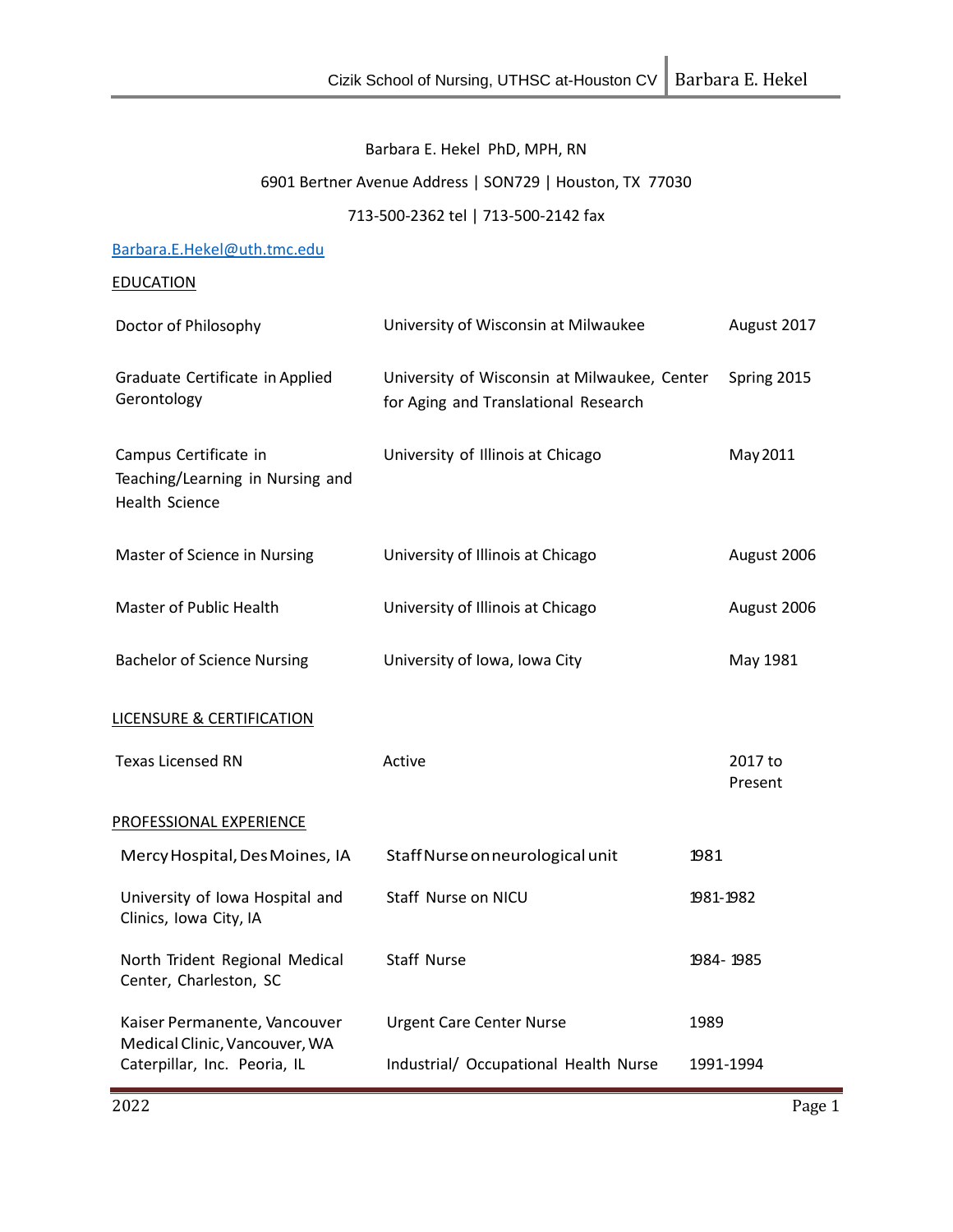| Associated Oral and Maxillofacial<br>Surgeons, Peoria, IL                                                 | <b>Staff Nurse</b>                                                                                       | 1993-1994     |
|-----------------------------------------------------------------------------------------------------------|----------------------------------------------------------------------------------------------------------|---------------|
| Lived in Japan and Belgium<br>Canadian Academy School, Kobe,<br>Japan                                     | Volunteered as School Nurse for<br>Canadian Academy School, Kobe, Japan<br>post Great Hanshin Earthquake | 1994-1998     |
| <b>Tazewell County Health</b><br>Department, Tremont, IL                                                  | <b>Staff Nurse</b>                                                                                       | 2001-2005     |
| University of Illinois at Chicago,<br>Peoria, IL                                                          | Research Assistant                                                                                       | 2004-2006     |
| Kane County Health Department,<br>Aurora, IL                                                              | Clinical Supervisor                                                                                      | 2007-2008     |
| Methodist College of Nursing,<br>Peoria, IL                                                               | Instructor                                                                                               | 2009-2011     |
| JoAnn McGrath School of<br>Nursing, Milwaukee WI                                                          | Adjunct Instructor                                                                                       | 2012-2013     |
| University of Wisconsin-<br>Milwaukee, Milwaukee, WI                                                      | Research Assistant                                                                                       | 2014          |
| Cizik School of Nursing at UTHealth,<br>Houston, TX                                                       | <b>Assistant Professor of Nursing</b>                                                                    | 2017- Present |
| <b>HONORS &amp; AWARDS</b>                                                                                |                                                                                                          |               |
| Presidents Recognition: Work with<br>Salvation Army                                                       | Methodist College of Nursing                                                                             | April 2012    |
| University of Wisconsin at<br>Milwaukee, College of Nursing's<br>Milton and Joan Morris PhD<br>Fellowship | UWM College of Nursing's                                                                                 | 2016-2017     |
| UTHealth Educators Fellowship<br>Program                                                                  | Cizik SON                                                                                                | June 2021     |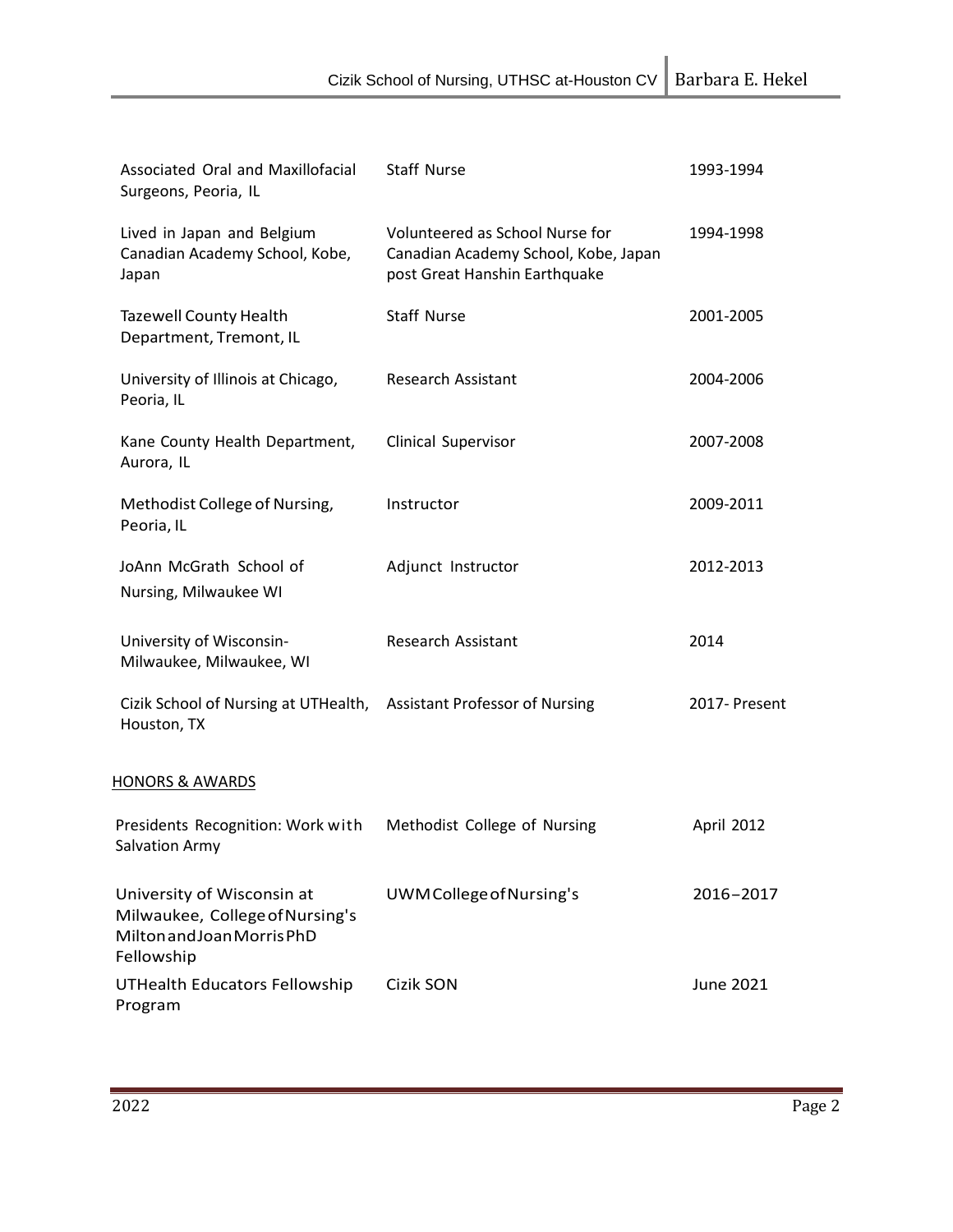### **GRANTS**

Aging in Place with Cognitive Impairment: Toward User-Centered Assistive Technologies, Rice ENRICH and UTHealth Cizik School of Nursing \$20,250, Co-investigator, 2020.

Association of Diabetes Care & Education Specialists National Diabetes Prevention Program, Primary Investigator, \$25,000 total eligible Fee-For-Service, 4th year 2020- 2021.

Medicare Diabetes Prevention Program, Primary Investigator, \$3,000, November 15, 2020 through 2021.

Science-based Habit Formation app as an adjunct to the National Diabetes Prevention Program (DPP) Lifestyle Change Program (LCP) to increase engagement, participation and outcomes of underserved populations and others eligible for the DPP LCP, Primary Investigatory, Fee for Outcomes, January, 21, 2021 to November 30, 2021.

### Educational Grants

Decrease Sexually Transmitted Diseases, United Way Peoria IL, Primary Investigator, \$4,500, for Heartland Community Health Clinic, Federally Qualified Health Center, 2005.

AACN Population Health/Social Determinants of Health Case Studies subaward, Primary Investigator, \$5,000, 2020.

Working with the Moveable Middle: Addressing Vaccine Hesitancy, Cizik School of Nursing at UTHealth Houston Dean's Award, Co-Investigator, \$5,000, 2021.

### PUBLICATIONS

### Peer Reviewed Publications

Hill, P. D., Aldag, J., **Hekel, B**., Riner, G., & Bloomfield, P. (2006). Maternal Postpartum Quality of Life

Questionnaire. *Journal of Nursing Measurement, 14*(3), 205-230. DOI:10.1891/jnm-v14i3a005

Kovach, C. R., **Hekel, B.**, & Rababa, M. (2015). Feasibility testing of a protocol to stop ineffective drug and nondrug treatments. *Western Journal of Nursing Research*, *37*(11), 1404–1422.

<https://doi.org/10.1177/0193945915599070>

Kovach, C. R., **Hekel, B.** & Rababa, M. (2015). Testing a protocol to stop ineffective drug and non-drug treatments. *Gerontologist, 55 Supplement 2,* 283. <https://doi.org/10.1093/geront/gnv582.03>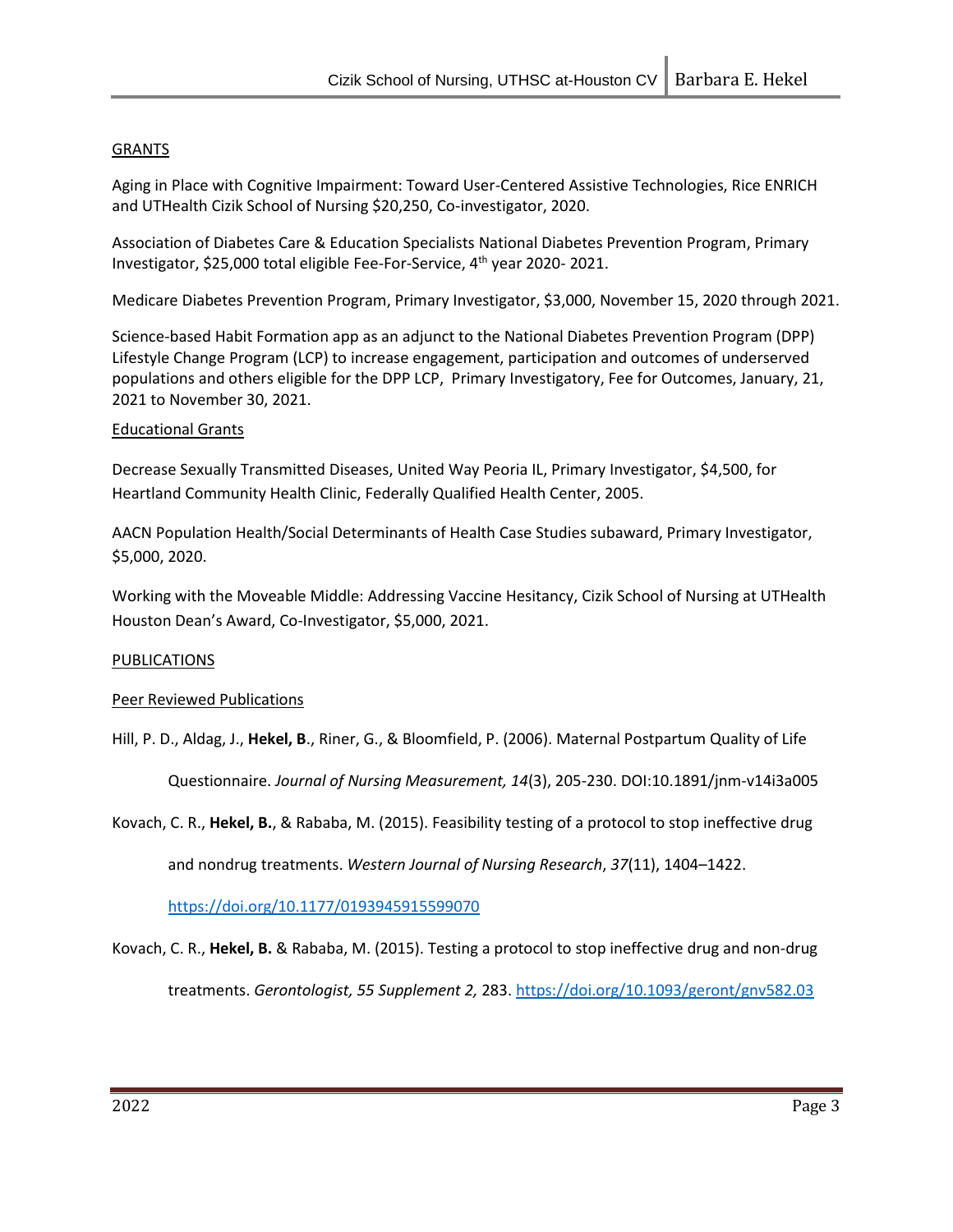Kovach, C. R., **Hekel, B**. & Rababa, M. (2016). Testing a protocol to stop ineffective drug and non-drug treatments. [Midwest Nursing Research Society Abstract of Distinction]. *Western Journal of Nursing Research, 38*(10), 1395-1396.<https://doi.org/10.1177/0193945916658206>

Pullis, B. C., & **Hekel, B. E.** (2021). Adapting a community health nursing course to an online format. *Public Health Nursing.* Advance online publication[. https://doi.org/10.1111/phn.12868](https://doi.org/10.1111/phn.12868)

Edwards, A. P., **Hekel, B.**, & Cron, S. (2021)**.** Disability attitudes of nursing students: A curriculum intervention. *Nursing Education Perspectives,16.* 

<https://doi.org/10.1097/01.NEP.0000000000000870>

- Edwards, A. & **Hekel, B.** (2021). Appraisal of disability attitudes and curriculum of nursing students: A literature review. *International Journal of Nursing Education Scholarship*, *18*(1), 2021-29. <https://doi.org/10.1515/ijnes-2021-0029>
- Michel, A., Ryan, N., Mattheus, D., Knopf, A., Abuelezam, N. N., Stamp, K., Branson, S., **Hekel, B.,** & Fontenot, H. B. (2021). Undergraduate nursing students' perceptions on nursing education during the 2020 COVID-19 pandemic: A national sample. *Nursing Outlook*, *69*(5), 903-912, doi:https://doi.org/10.1016/j.outlook.2021.05.004
- **Branson, S., Hekel, B.**, Lim, E., Michel, A., Mattheus, D., Zimet, G., & Fontenot, H. B. (2021). COVID-19 vaccination rates, intention to vaccinate, and predictors of vaccination among Texas nurses. *Texas Public Health Journal*, *73*(4), 24-29.
- **Hekel, B**., **Branson, S.,** Lim, E., Michel, A., & Fontenot, H. B. (2021). Factors associated with Texas nurses' consideration to leave the nursing workforce: Impact of the COVID-19 pandemic. *Texas Public Health Journal, 73*(4), 30-34.
- Fontenot, H.B., Mattheus, D.B., Lim, E., Michel, A,. Ryan, N., Knopf, A., Abuelezam, N., Stamp, K., **Hekel, B., Branson, S**. & Zimet, G. (2021*) Undergraduate nursing students' COVID-19 vaccine intentions:*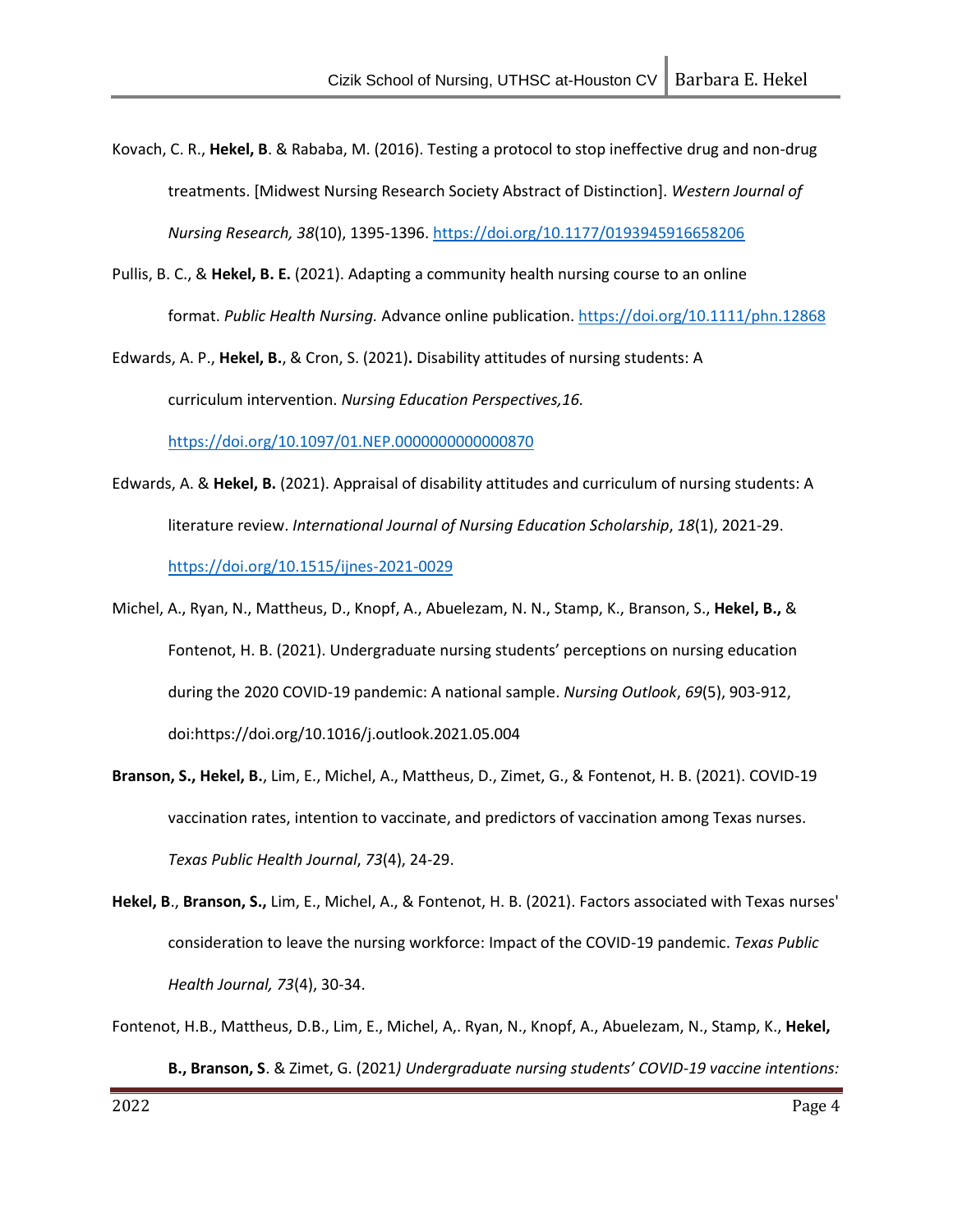*A national survey. PLoS ONE 16*(12), 1-15. e0261669.

<https://doi.org/10.1371/journal.pone.0261669>

#### PRESENTATIONS

#### **International**

DesOrmeaux, C.N., **Hekel, B.,** & Rozmus, C. (2019, July). *Clinical application of research and community health for Baccalaureate students: Impacting Houston pediatric immunization rates* [Podium presentation]. Sigma 30<sup>th</sup> International Nursing Research Congress, Calgary, Alberta, Canada.

#### National

- Baldwin, K. A., Lewis, P. R., Stogis, S., Tadda, B., Greer, D. M., & **Hekel, B. (2006**). *A population focused Doctorate of Nursing Practice: Assessing the market.* [Podium presentation]. APHA Annual Meeting, Boston, MA, United States.
- **Hekel, B.** & Edwards, A. P. (2020, June). *A Curricular Intervention to Impact Nursing Student Attitudes About People with Disabilities* [Poster presentation]. Association of Community Health Nursing Educators Virtual Annual Institute.
- **Hekel, B.** & Pullis, B. (2021, June). *Using an Unfolding Case Study to Teach Public Health Concepts*  [Poster & audio presentation]. Association of Community Health Nursing Educators Virtual Annual Institute.
- Oyeleye, O., **Hekel, B.,** Anasi, S. & Krawtz, S. (2021, October). *COVID-19-related stressors and stress levels experienced by online RN-BSN students and effective coping strategies they utilized* [Poster presentation]. American Psychiatric Nurses Association Annual Conference. Louisville, KY, United States.
- Pullis, B. & **Hekel, B.** (2022). *Vaccine Hesitancy: Then and Now* [Podium presentation]. Accepted for Association of Community Health Nursing Educators June 2022 Virtual Annual Institute.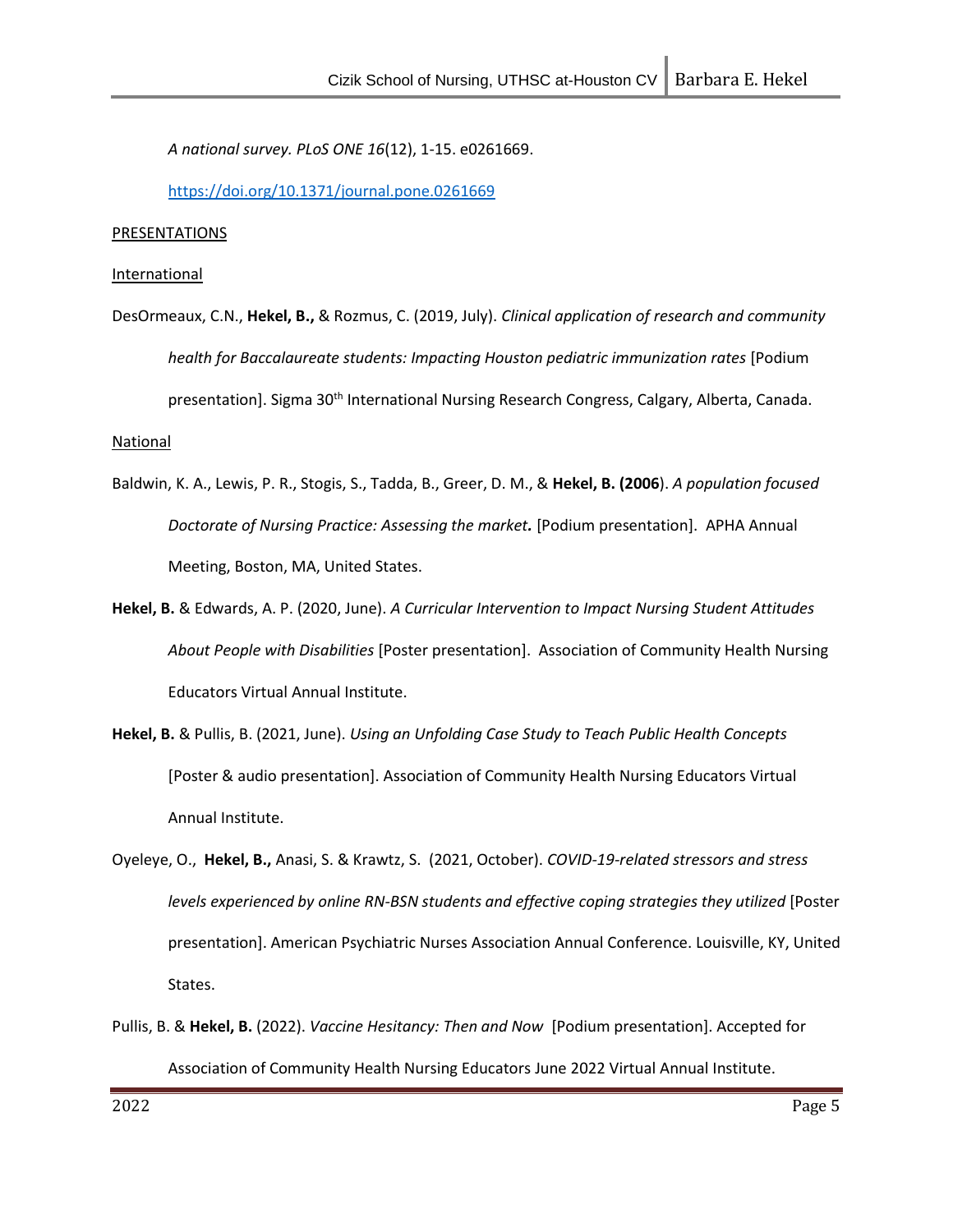### Regional/State

- **Hekel, B.** (2016, March). *Supplement use by frail elderly in nursing homes* [Poster presentation]. Midwest Nursing Research Society Annual Research Conference, Milwaukee, WI, United States.
- **Hekel, B.** (2018, March). *Supplement use by older women in the community or independent living setting* [Poster and podium]. Southern Nursing Research Society, Atlanta, GA,United States.
- **Hekel, B.** & Pullis, B. C. (2021, February*). Adapting a Cizik SON Community Health Course to an online format* [Poster presentation]. The University of Texas Kenneth I. Shine, M. D., Academy of Health Science Education: The 2021 Innovations in Health Science Education Annual Conference. TX, United States.
- **Hekel, B.,** Pullis, B. C. & Dugger, J. (2022, May). *Designing Vaccine Hesitancy Simulations for Nursing Students* [Oral presentation]. Accepted for Texas Public Health Association Annual Education Conference. TX, United States.

#### Local

- **Hekel, B.** (2016, November). *Supplement use by frail elderly in nursing homes*. [Poster presentation]. Sigma Theta Tau, Eta Nu Chapter poster symposium, University of Wisconsin-Milwaukee, WI, United States.
- **Hekel, B.** (2017, March 16). *Nutrition and aging well* [Presentation]. Milwaukee County Commission on Aging Wellness Council, Milwaukee, WI, United States.
- **Hekel, B.** (2021, May 12). *Comptency based education: Unfolding case study* [Cizik SON Webinar for 1 CE]. Houston, TX, United States.
- **Hekel, B.**, Pullis B. R., Edwards, A. P., DesOrmeaux, C., & Alexander,J. (2021, June 11). *An Unfolding Case Study to Teach Public Health Concepts* [Poster presentation]. UTHealth Advances in Teaching and Learning Day. Virtual due to COVID-19. Houston, TX, United States.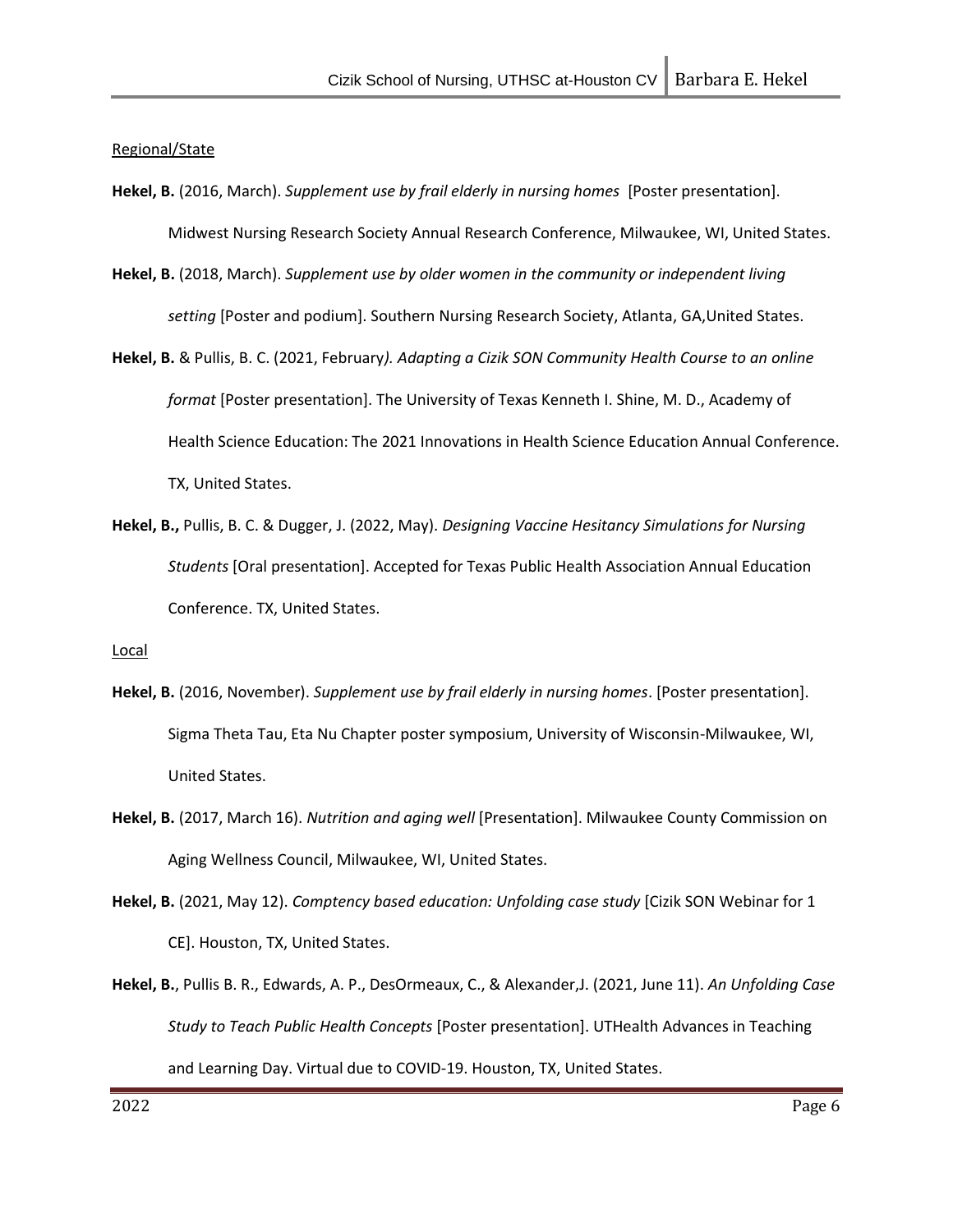**Hekel, B.** (2021, June 16). *Bariers and facilitatiors associated with COVID-19 vaccination in Texas nurses*

[Webinar for 1 CE]. Sigma Zeta Pi Chapter interactive webinar. Houston, TX, United States.

| <b>Professional Service</b>                                                 |                                    |                 |
|-----------------------------------------------------------------------------|------------------------------------|-----------------|
| American Public Health Association: Public Health<br><b>Nursing Section</b> | Member                             | 2010 to Present |
| <b>ACHNE Research Committee &amp; Abstract Reviewer</b>                     | Member                             | 2019 to Present |
| ACHNE Strategic Planning workgroup: Advocacy<br>focus                       | Member                             | 2021 to Present |
| Sigma Theta Tau International, Zeta Pi                                      | Membership Chair                   | 2020 to 2021    |
|                                                                             | Leadership Succession<br>Committee | 2021 to Present |
| <b>Texas Public Health Association</b>                                      | <b>Abstract Reviewer</b>           | 2021 to Present |
| <b>Professional Memberships</b>                                             |                                    |                 |
| American Public Health Association                                          | Member                             | 2010 to Present |
| Midwest Nursing Research Society                                            | Member                             | 2012 to 2017    |
| <b>Association of Community Health Nursing Educators</b><br>(ACHNE)         | Member                             | 2011 to Present |
| Sigma Theta Tau International, Eta Nu                                       | Member                             | 2015 to 2017    |
| Sigma Theta Tau International, Zeta Pi                                      | Member                             | 2017 to Present |
| Southern Nursing Research Society                                           | Member                             | 2017-2018       |
| <b>National League for Nursing</b>                                          | Member                             | 2019 to Present |
| <b>Texas Public Health Association</b>                                      | Member                             | 2019 to Present |
| <b>Institutional Service</b>                                                |                                    |                 |
| Cizik School of Nursing Houston Texas                                       |                                    |                 |
| <b>Faculty Assembly</b>                                                     | Member                             | 2017- Present   |
|                                                                             | Secretary                          | 2021-2022       |
| <b>Baccalaureate Council</b>                                                | Member                             | 2017- Present   |
| RN to BSN Task Force                                                        | Member                             | 2017- Present   |
| <b>BSN APG Subcommittee</b>                                                 | Member                             | 2018-2020       |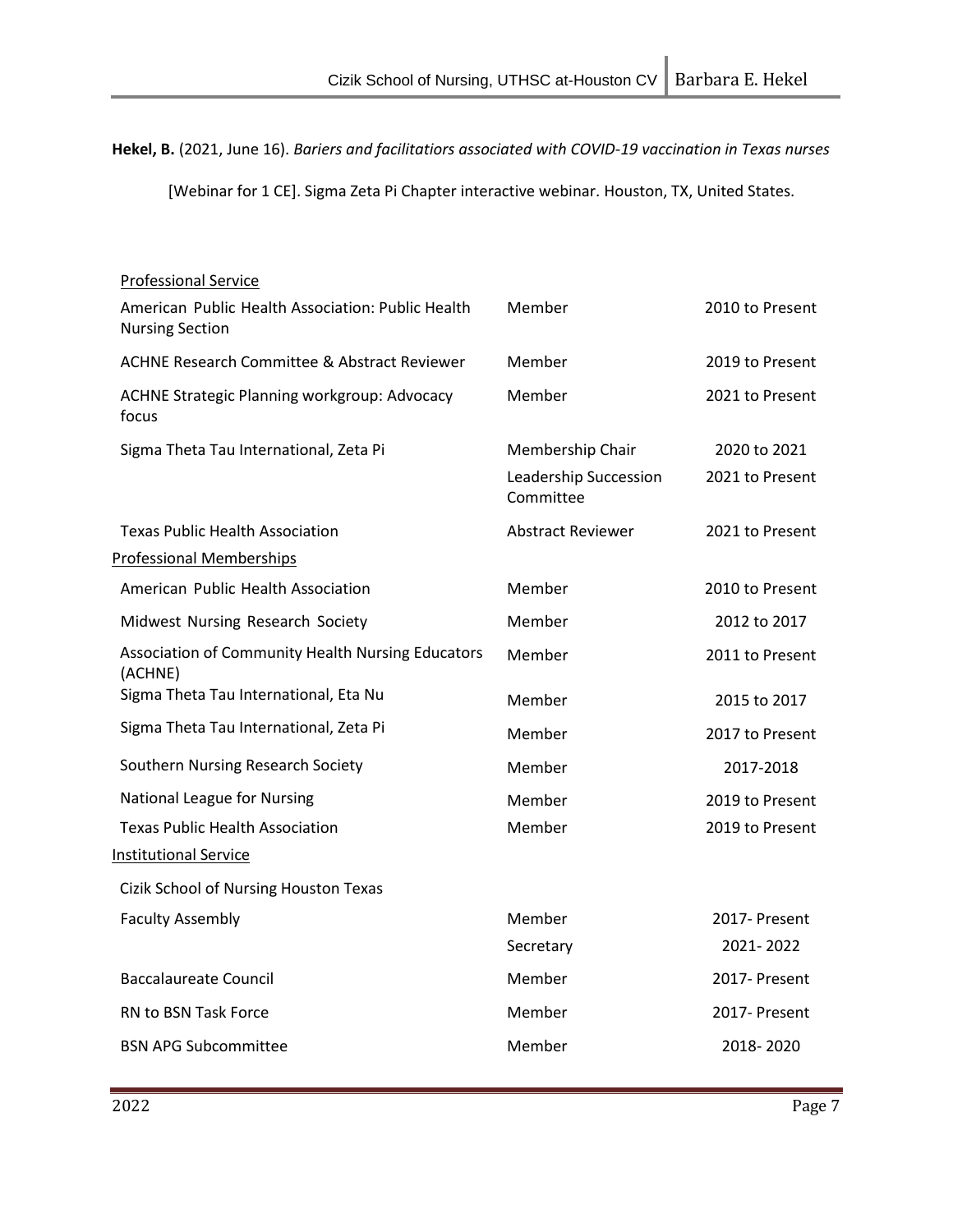| <b>Wellness Committee</b>                                                 | Member                                                       | 2018-2021     |
|---------------------------------------------------------------------------|--------------------------------------------------------------|---------------|
| RN to BSN Student Advisor                                                 | Advisor                                                      | 2018- Present |
| Joy in Work quality improvement project                                   | Member                                                       | 2019-2021     |
| Faculty Life Committee (FLC)                                              | Member                                                       | 2019-2021     |
| FLC: Faculty Development Committee                                        | Chair                                                        | 2019-2021     |
| Baccalaureate Council Curriculum Workgroup                                | Member                                                       | 2021- Present |
| <b>BSN Testing Guidelines Task Force</b>                                  | Member                                                       | 2022- Present |
| <b>Trauma Informed Education Task Force</b>                               | Co-chair                                                     | 2022- Present |
| <b>Community Service</b>                                                  |                                                              |               |
| Canadian Academy School, Kobe, Japan<br><b>Health Screening Committee</b> | <b>School Nurse</b><br>Volunteer                             | 1994-1996     |
| International School of Brussels, Belgium<br><b>Health Education</b>      | <b>School Nurse</b><br>Volunteer                             | 1998-1999     |
| Washington Community High School, Illinois<br>Band                        | <b>Assistant Band</b><br><b>Treasurer</b>                    | 2001-2003     |
| Bethany Baptist Church, Peoria, Illinois<br>Children's Programs           | Awana Leader 6th<br>grade                                    | 2005-2006     |
| Bethany Community Church, Washington, Illinois<br>Children's Programs     | Awana Leader 6th<br>grade                                    | 2009-2010     |
| Redeemer Evangelical Free Church Children's<br>Programs                   | Awana Leader 6th<br>grade                                    | 2013-2017     |
| Redeemer Evangelical Free Church Usher/ Nursery                           | Volunteer                                                    | 2013-2017     |
| Redeemer Evangelical Free Church Breathe Ministry                         | Coordinator for health<br>care for special needs<br>children | 2015-2017     |
| Jersey Village Champion Forest Church<br>Children's Programs              | Volunteer                                                    | 2019-Present  |